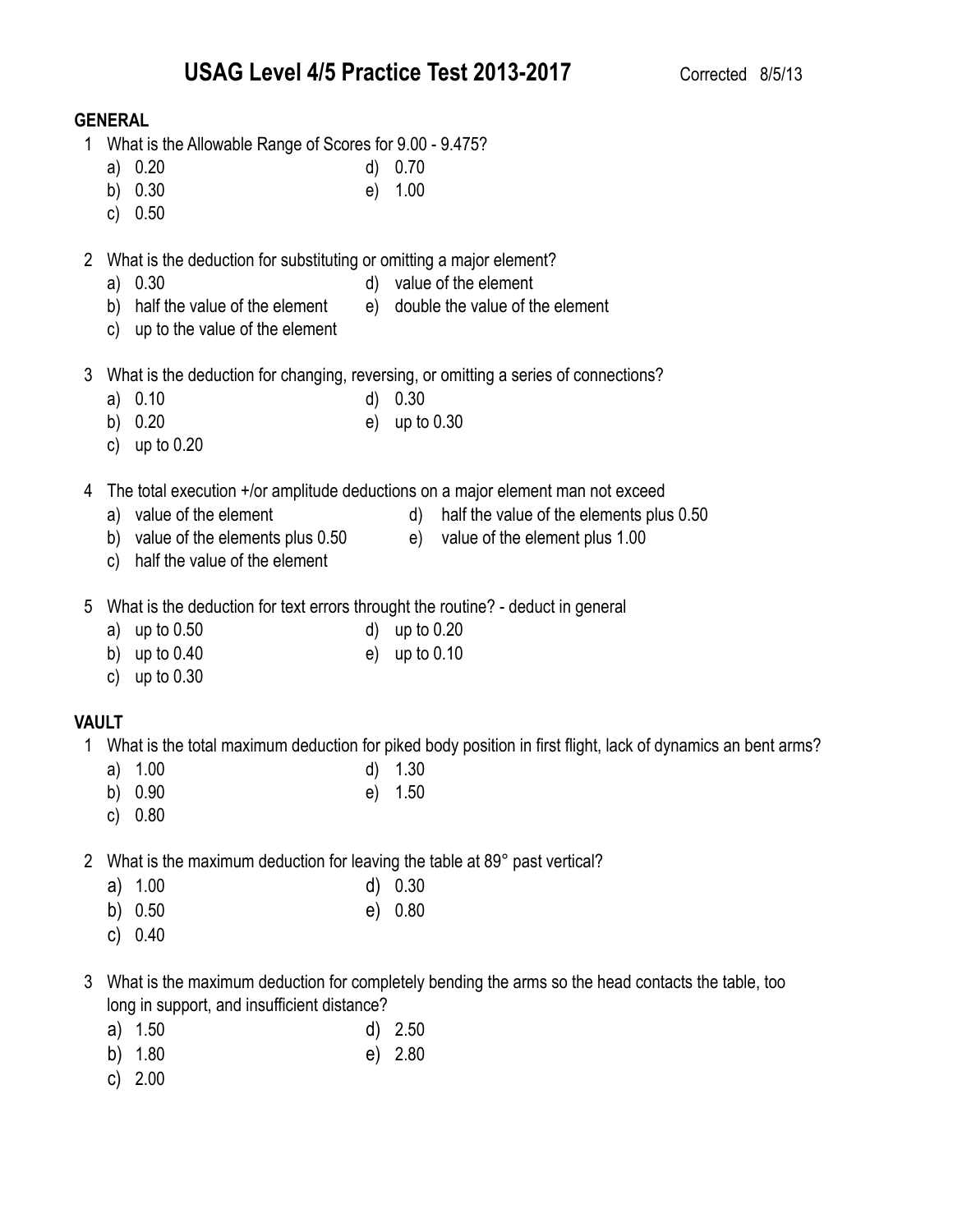- 4 What is the maximum deduction for incorrect body posture on landing and additional trunk movements to maintain balance?
	- a) 0.50 d) 0.60
	- b) 0.40 e) 0.80
	- c) 0.30
- 5 Which of the following deductions is not taken in each phase of the handspring vault?
	- a) incorrect shoulder alignment d) bent legs
	- b) incorrect foot form e) legs separated
	- c) incorrect head alignment

## **UNEVEN BARS**

- 1 What is the deduction for alternate foot placement on a bar?
	-
	- a) 0.10 d) up to 0.20
	- b) up to 0.10 e) 0.05
	- c) 0.20
- 2 What is the deduction for head not being in neutral on the underswing?
	- a) 0.05 d) up to 0.20
	- b) up to 0.10 e) 0.20
	- c) 0.10
- 3 What is the deduction for failure to re-contact the high bar with free hand on the Level 4 bar dismount?
	- a) up to 0.30 d) 0.20
	- b) 0.30 e) 0.10
	- c) up yo 0.20
- 4 What is the deduction if the thighs contact the high bar on the underswing?
	- a) 0.00 d) 0.30
	- b) 0.10 e) up to 0.20
	- c) 0.20
- 5 What is the deduction for a cast that is 46° degrees or more below horizontal?
	- a) 0.05 0.10 d) 0.20 0.25
	- b) 0.10 0.15 e) 0.20 0.30
	- c) 0.15 0.20

# **BALANCE BEAM**

- 1 Which of the following groups of skills in is the correct sequential order Level 4?
	- a) scale, leap, handstand, stretchedjump, split jump
	- b) scale, handstand, leap, half-turn, stretched jump
	- c) scale, half-turn, stretched jump, split jump, handstand
	- d) scale, leap, handstand, split jump, stretched jump
	- e) scale, half-turn, handstand, split jump, stretched jump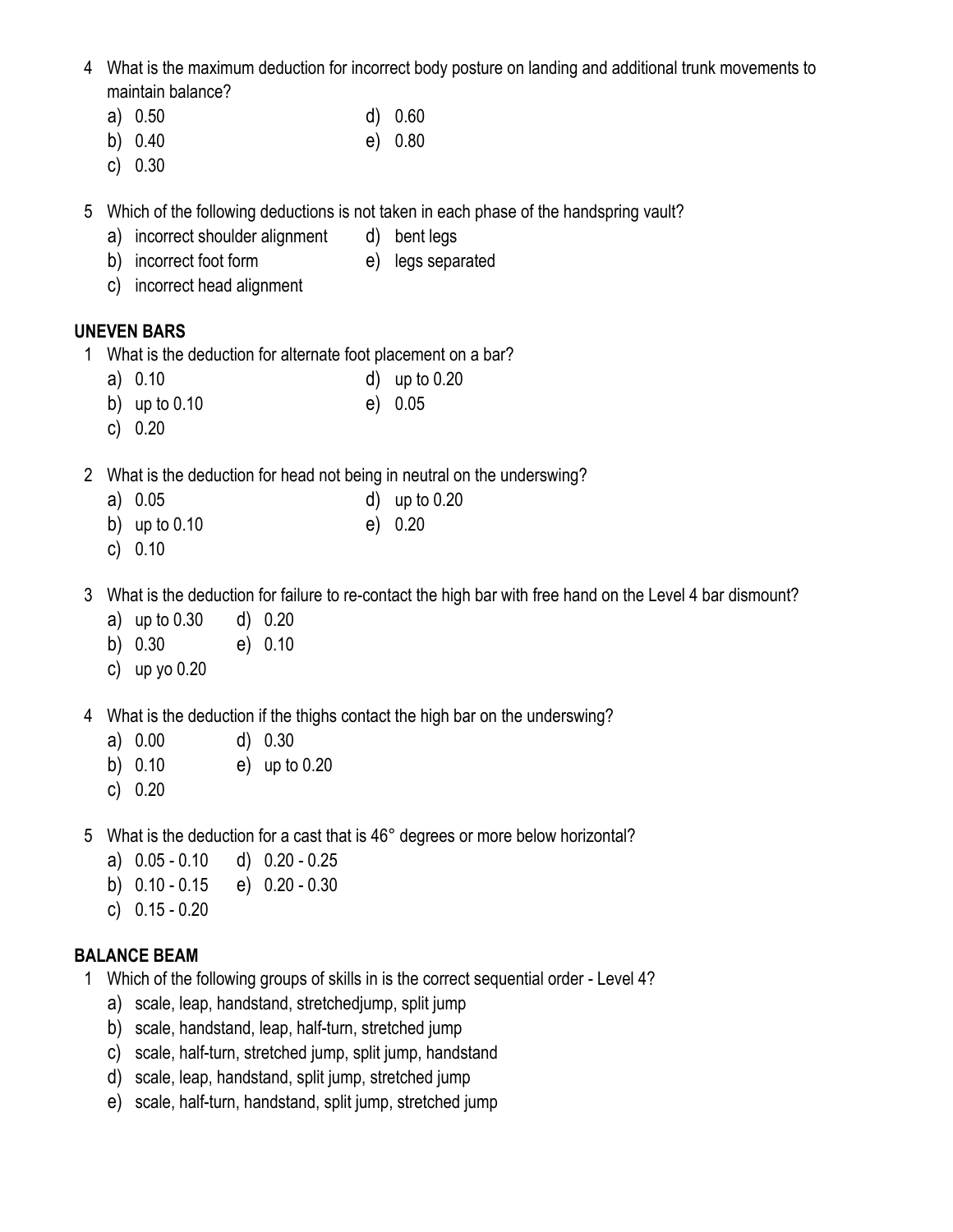- 2 What is the total maximum deduction for attempting the Level 4 beam dismount, not attaining vertical, and falling?
	- a) 1.00 d) 0.70 b) 1.10 e) 0.80
	- c) 1.20
- 3 What is the total maximum deduction for a Level 4 leap on beam that is 90°, lead leg is bent, and does not pause in arabesque on landing?
	- a) up 0.40 d) 0.30
	- b) up 0.35 e) 0.40
	- c) up to 0.30
- 4 What is the required split in the back walkover in Level 5 beam?
	- a) 90° d) 150°
	- b) 120° e) 180°
	- c) 140°
- 5 What is the maximum total deduction for the full turn in Level 5 where the free leg is not in forward passe' and a heel snap technique is executed?
	- a) 0.50 d) up to 0.30
	- b) 0.40 e) up to 0.20
	- c) 0.30

# **FLOOR EXERCISE**

- 1 Which of the following deductions is not correct?
	- a) failure to land jumps with feet closed (up to 0.10)
	- b) hands are placed more than shoulder width apart (up to 0.10)
	- c) failure to rebound immediately after 2nd front handspring (up to 0.10)
	- d) failure to maintain arms next to ears in front handsprings (up to 0.10)
	- e) failure to keep legs joined in air on stretched jump (up to 0.10)
- 2 Which of the following elements are not valued at 0.60 each?
	- a) front handspring step out d) back extension roll
	- b) front handspring to two feet e) back salto tucked
	- c) leap
- 3 Which of the following groups are in the correct sequential order for Level 5?
	- a) front handspring to two feet, front salto, back extension roll, leap
	- b) leap, full turn, round-off, back handspring, back salto tucked
	- c) straddle jump, full turn, front handspring step out, front salto
	- d) back extension roll, split jump, split leap, round off, back handspring
	- e) jump full turn, front handspring step out, front handspring to two feet, split